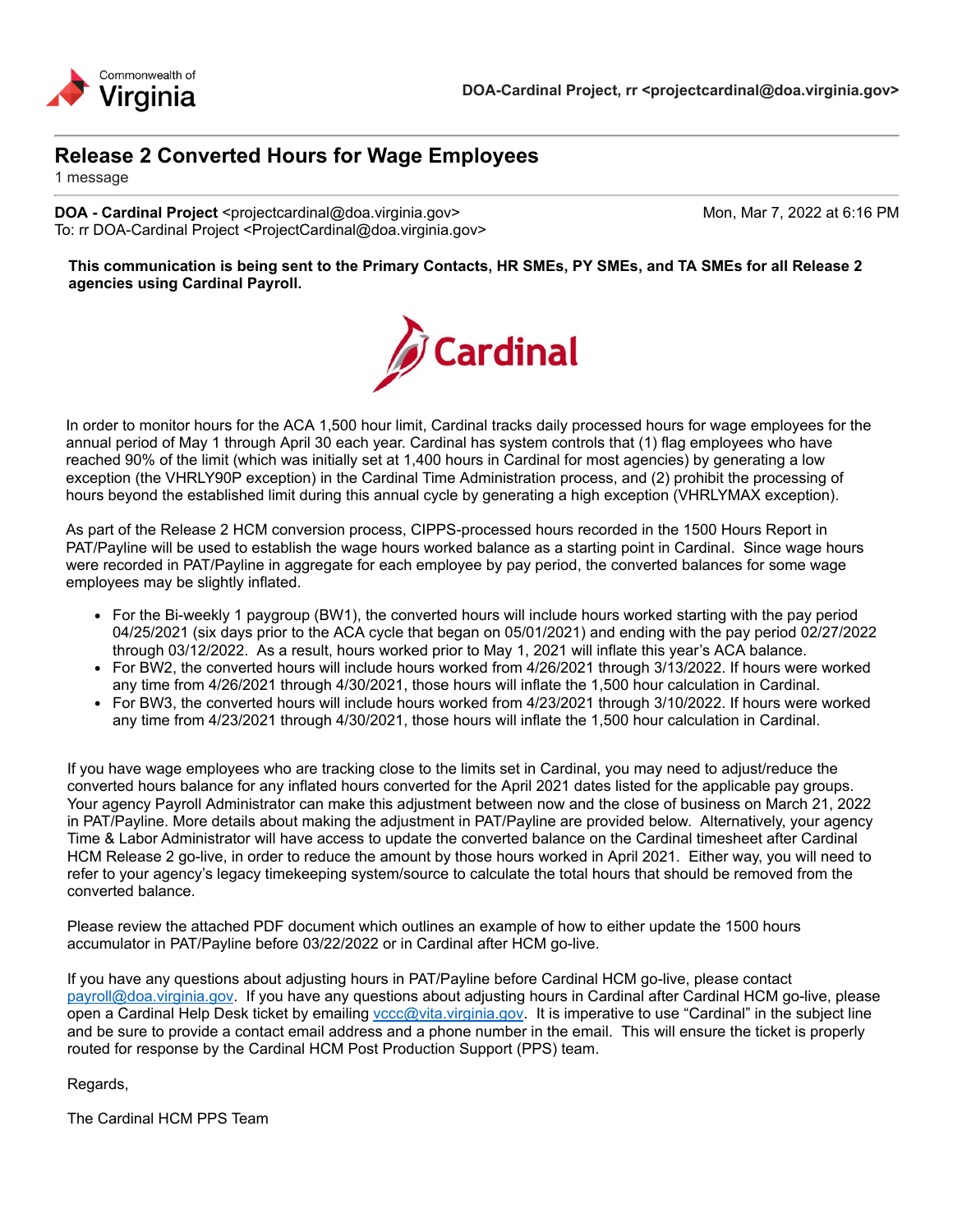

As an example, assume an employee in BW2 paygroup has a balance of 729 hours. As part of this balance, the PAT/Payline hours for pay period 4/26/2021- 5/9/2021 (check date of 05/21/2021) totaled 72 hours (29 hours for the days prior to 5/1/21 and 41 hours for the days after 4/30/21). As a result, the balance in PAT/Payline is inflated by 29 hours for the current ACA cycle. This balance can be adjusted to 700, removing the extra 29 hours that were worked outside of the current ACA period (hours prior to 5/1/2021).

#### **Process to update 1500 hours accumulator in PAT/Payline before 03/22/2022:**

- 1. Log into Payline
- 2. Access the Payroll Audit Tool (PAT)
- 3. Select "1500 Hours Wage Processing"
- 4. Enter agency number and click View Report view

| An Agency of the Commonwealth of Virginia                     |                                                                        |                                                 |                                                 | Virginia.gov      | Find an Agency |
|---------------------------------------------------------------|------------------------------------------------------------------------|-------------------------------------------------|-------------------------------------------------|-------------------|----------------|
|                                                               | Virginia Denartment of Accounts                                        | <b>ADMINISTRATIVE ACCOUNT</b><br><b>Payline</b> | Financial Accountability. Reporting Excellence. |                   | G              |
|                                                               | Payline > Payroll Audit Tool > Report Menu > 1500 Hour Wage Processing |                                                 | <b>Contact Us</b>                               | <b>Search DOA</b> | Search         |
| <b>Report Menu</b><br><b>Update Deduction/SP Pay</b><br>Table |                                                                        | 1500 Hour Wage Processing                       |                                                 |                   |                |
| <b>Update Statewide SP Table</b><br><b>Return to Payline</b>  | $00215$ $\vee$<br><b>COMPANY</b><br><b>View Report view</b>            |                                                 |                                                 |                   |                |
| <b>Help</b><br>Contact Us                                     |                                                                        |                                                 |                                                 |                   |                |
| Log Off<br>VIRGINIA /                                         |                                                                        |                                                 |                                                 |                   |                |
| Connected, Get Answers.                                       |                                                                        |                                                 |                                                 |                   |                |

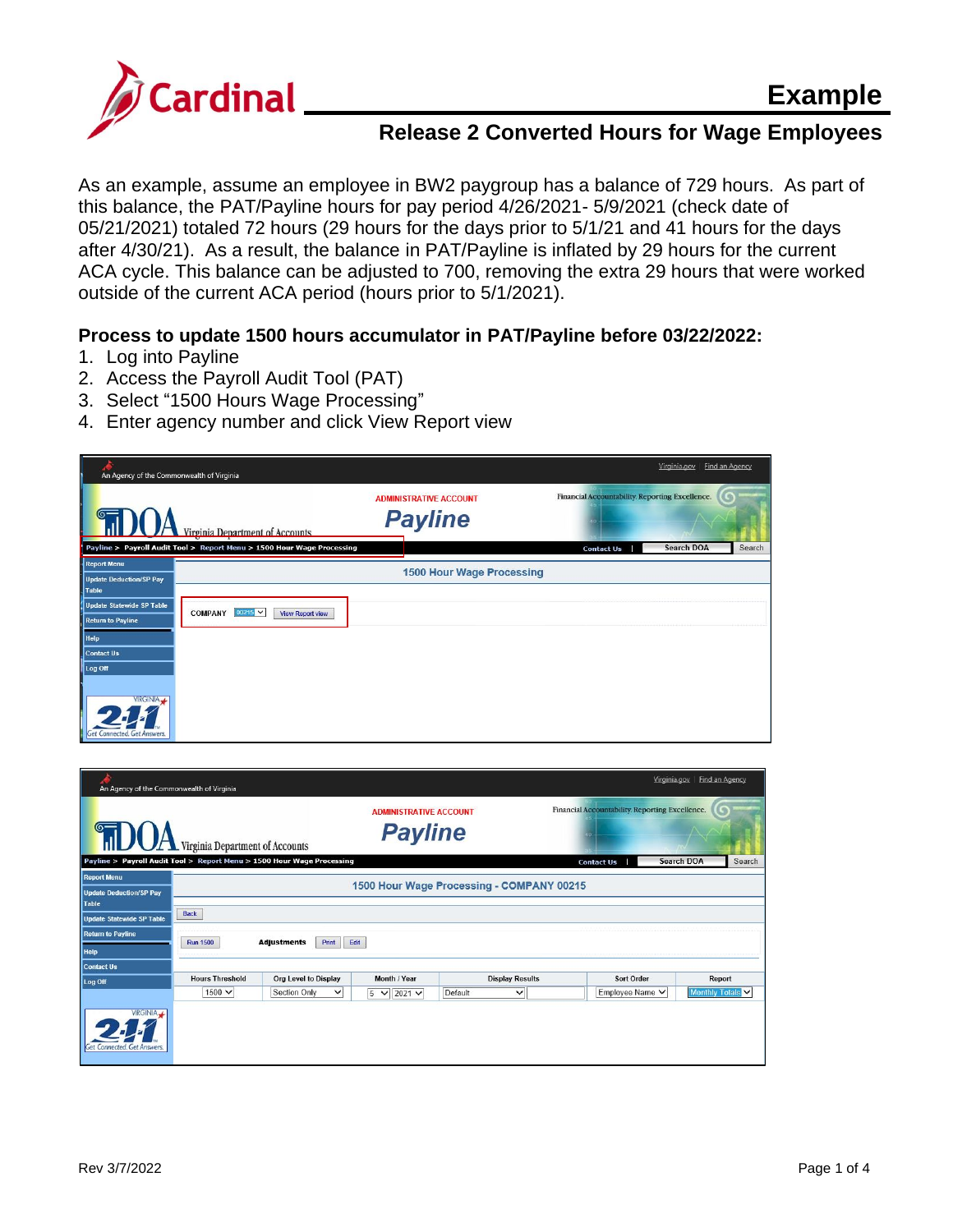

| <b>Run Date - 03/04/2022</b> | <b>CIPPS 1500 Hour Report</b> |     |                  |              | Page 1     |    |              |  |            |  |
|------------------------------|-------------------------------|-----|------------------|--------------|------------|----|--------------|--|------------|--|
| <b>Company # - 00215</b>     |                               |     | As of 05/2021    |              |            |    |              |  |            |  |
|                              |                               |     |                  |              |            |    |              |  | WORK HOURS |  |
| <b>NAME</b>                  | ORG CODE                      | FIN | <b>FMPL DATE</b> | <b>MONTH</b> | <b>REG</b> | OT | <b>SPCLS</b> |  | YTD REMAIN |  |

5. Print the PDF and return to the 1500 Hour Wage Processing screen

| An Agency of the Commonwealth of Virginia |                                                                        |                                                 |                                                 | Virginia.gov<br>Find an Agency |        |
|-------------------------------------------|------------------------------------------------------------------------|-------------------------------------------------|-------------------------------------------------|--------------------------------|--------|
|                                           | <b>ALLA</b> Virginia Department of Accounts                            | <b>ADMINISTRATIVE ACCOUNT</b><br><b>Payline</b> | Financial Accountability. Reporting Excellence. |                                |        |
|                                           | Payline > Payroll Audit Tool > Report Menu > 1500 Hour Wage Processing |                                                 | <b>Contact Us</b>                               | Search DOA                     | Search |
| <b>Report Menu</b>                        |                                                                        | <b>1500 Hour Wage Processing</b>                |                                                 |                                |        |
| <b>Update Deduction/SP Pay</b><br>Table   |                                                                        |                                                 |                                                 |                                |        |
| <b>Update Statewide SP Table</b>          | Adjustments for COMPANY - 00215                                        |                                                 |                                                 |                                |        |
| <b>Return to Payline</b>                  |                                                                        |                                                 |                                                 |                                |        |
| <b>Help</b>                               | <b>Return to Report View</b><br><b>Add New Adjustment</b>              |                                                 |                                                 |                                |        |
| Contact Us                                | <b>Record Cancelled</b>                                                |                                                 |                                                 |                                |        |
| Log Off                                   | No matching records found                                              |                                                 |                                                 |                                |        |

- 6. Click on Add New Adjustment.
- 7. Enter the employee number, check date (05/21/2021) and the number of hours that should be adjusted as a negative value (in this example -29).
- 8. The adjustment will be reflected as a separate line on the report and the total number of hours reported will be reduced.

#### **Alternative process to update 1500 converted hours balance in Cardinal after HCM golive:**

The converted balance is visible on the timesheet as follows:

- For BW1, the converted balance entry is on 3/12/2022 on the timesheet with the Time Reporting Code (TRC) 1500h - 1500 Wage Hours.
- For BW2, the converted balance is on 3/13/2022 on the timesheet with the TRC 1500h 1500 Wage Hours.
- For BW3, the converted balance is on 3/10/2022 on the timesheet with the TRC 1500h 1500 Wage Hours.

The Time & Labor Administrator can go to the employee's timesheet where the converted balance will display as noted above, relative to the paygroup with the 1500H – 1500 Wage Hours Time Reporting Code.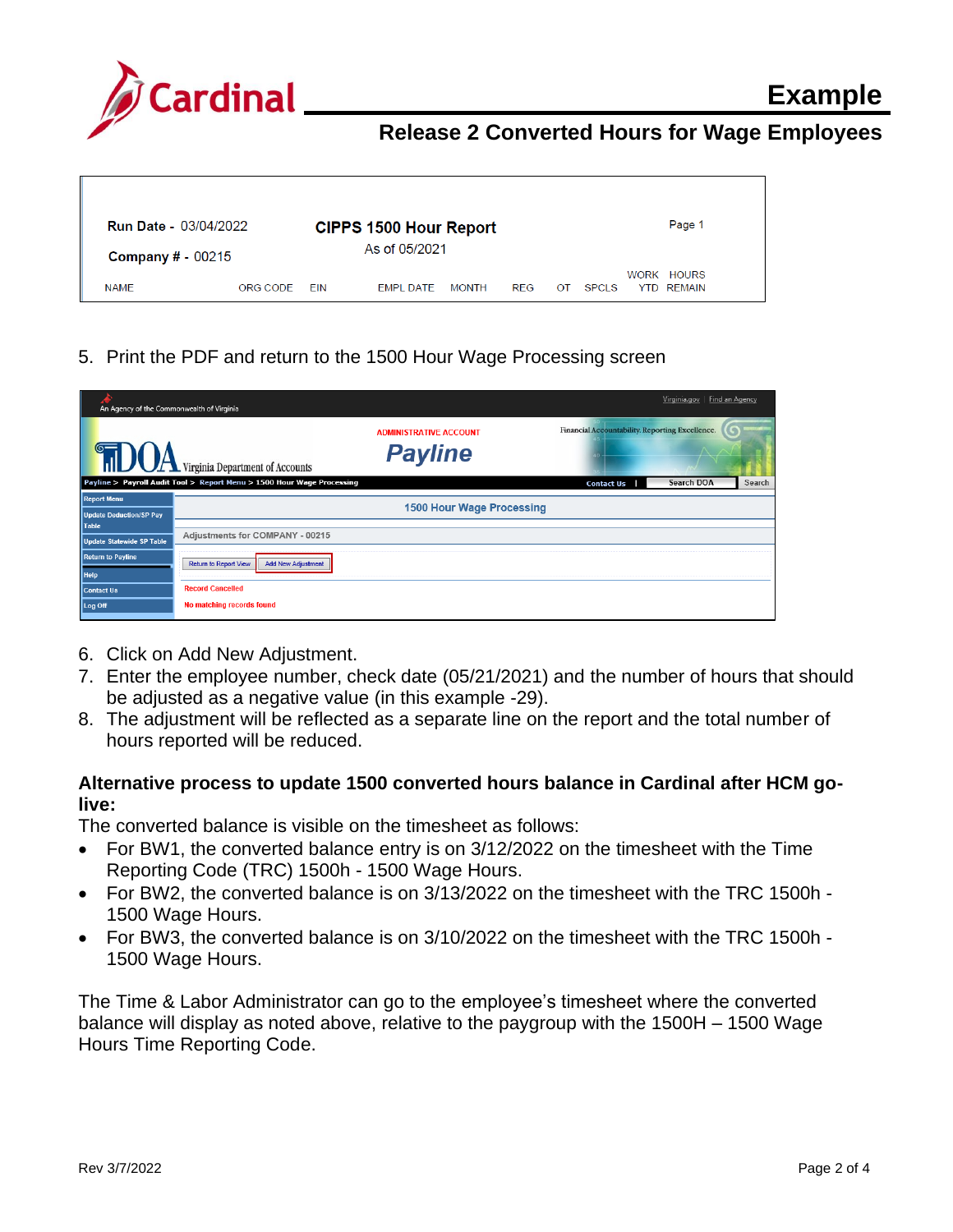

| Week                                                  | $\checkmark$          |             |             | Previous Week Next Week |        |                                  |
|-------------------------------------------------------|-----------------------|-------------|-------------|-------------------------|--------|----------------------------------|
| ್ತ<br>$\widehat{\Xi}$<br>03/07/2022                   |                       |             |             |                         |        |                                  |
|                                                       | Reported Hours 729.00 |             |             |                         |        |                                  |
| red time reporter until 03/13/2022<br>tay03/13/2022 2 |                       |             |             |                         |        |                                  |
| Wed<br>$3/9$ }                                        | Thu<br>3/10           | Fri<br>3/11 | Sat<br>3/12 | Sun<br>3/13             |        | <b>Total Time Reporting Code</b> |
|                                                       |                       |             |             | 729.00                  | 729.00 | 1500H - 1500 Wage Hours          |

This balance can then be changed to remove extra hours that were worked outside of the current ACA period (hours prior to 5/1/2021). In the example, the hours are reduced from 729 to 700 (as shown below). Once submitted and processed by the Cardinal Time Administration process, the employee's hours for the ACA year will be accurately accumulated.

| $\checkmark$<br>Week<br><b>Previous Week Next Week</b><br>يص<br>$\overline{\mathbb{H}}$<br>03/07/2022 |                       |             |             |                        |        |                                  |  |
|-------------------------------------------------------------------------------------------------------|-----------------------|-------------|-------------|------------------------|--------|----------------------------------|--|
|                                                                                                       | <b>Reported Hours</b> | 700.00      |             |                        |        |                                  |  |
| Pred time reporter until 03/13/2022 <br>day 03/13/2022 2                                              |                       |             |             |                        |        |                                  |  |
| <b>Wed</b><br>3/9                                                                                     | Thu<br>3/10           | Fri<br>3/11 | Sat<br>3/12 | <b>Sun</b><br>$3/13^2$ |        | <b>Total Time Reporting Code</b> |  |
|                                                                                                       |                       |             |             | 700.00                 | 700.00 | 1500H - 1500 Wage Hours          |  |
| Submit                                                                                                |                       |             |             |                        |        |                                  |  |

In order to reduce data entry, updates can be limited to those employees where the Cardinal Time Administration process generates the VHRLY90P **low** exception (The Yearly 1500 Hours Total is within 90% of the Yearly Limit that is defined on the employee's Maintain Time Reporter Data - Rule Element 3). However, when an employee exceeds the Yearly Limit (VHRLYMAX **high** exception), they will not be paid. If the Yearly Limit is set below 1,500 on Time Reporter Data, it can be changed to 1,500 by users with the Employee TL Setup role. If the Cardinal limit is already set to 1,500, and the converted balance is inflated, the balance can be adjusted as previously illustrated.

The screenshot below displays the Maintain Time Reporter Data page, where the ACA annual limit is set (Rule Element 3). For this employee, Rule Element 3 is currently set at 1,400 hours, but could be adjusted up to 1,500 as needed.